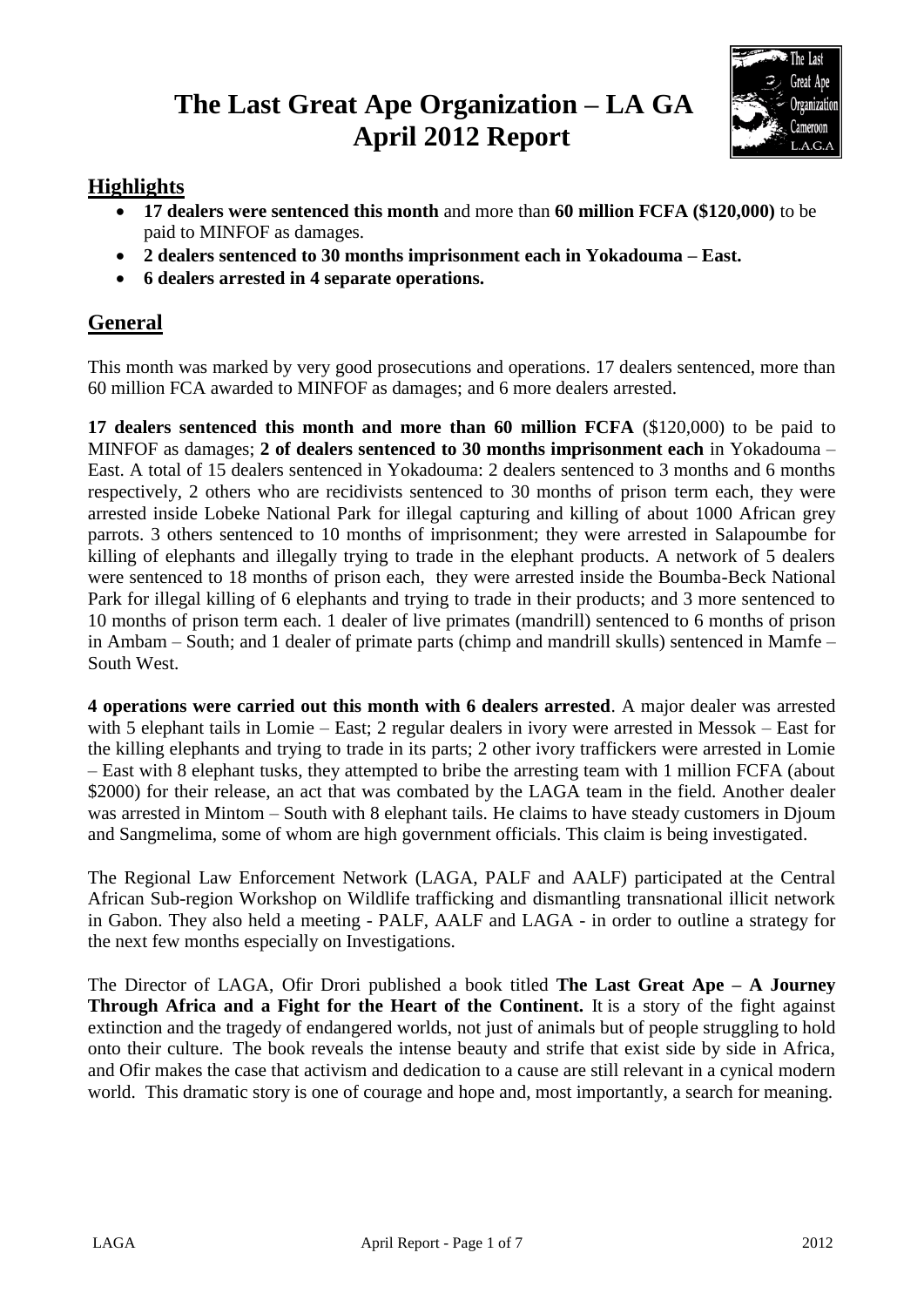## **Investigations**

- **21 investigations** of varying lengths were carried out in **7 Regions** of Cameroon- South West, West, South, North West, East, Littoral and Center.
- More focused and high level investigations continued this month with regards to the hundreds of elephants killed by international poachers in the Bouba Ndjidda National Park in the Northern region of Cameroon, Central African Republic and Chad.
- Investigations led to arrest operations in the East and South Regions.
- LAGA Investigations Department assisted PALF-Congo Investigations Department on Investigations and Operation Procedures.
- The Department continued with the use of informants, a strategy that yielded a good operation in Lomie-East.

### **Operations**

**4 operation** were carried out this month against **6 subjects** with MINFOF

- **15/04/12 –** A major dealer known to traffic ivory and other elephant products was **arrested while trying to sell 5 elephant tails** in Lomie - East. He initially resisted arrest and conducted himself violently while at the Gendarmerie brigade of Lomie
- **16/04/12 – 2 regular dealers in ivory were arrested** in PALLISCO timber concession in Messok – East for the killing elephants and trying to trade in its parts. One of them is charged with the supply of arms and ammunition, while the other of Baka origin is responsible for the poaching of the elephants.
- **17/04/12 – 2 well known ivory traffickers were arrested in Lomie – East with 8 elephant** tusks. They run a supply line from the East to the Northern part of Cameroon. After the arrest, they **attempted to bribe** the arresting team **with 1 million FCFA** (about \$2000) for their release, an act that was combated by the LAGA team in the field.
- **28/04/12** Another **major dealer arrested in Mintom – South with 8 elephant tails** while trying to illegally trade in them. He claims to have steady customers in Djoum and Sangmelima, some of whom are high government officials. This claim is being investigated to permit the arrest of the said officials.

#### **Legal**

- LAGA Legal Department carried out **18 missions** out of Yaounde Centre Region: 1 in Douala (Littoral), 1 in Bamenda (North West), 2 in Bertoua (East), 4 in Abong-Mbang (East), 1 in Lomie (East), 1 in Yokadouma (East), 1 in Kribi (South), 1 in Ambam (South), 2 in Djoum (South), 1 in Bafoussam (West), 1 in Limbe (South West),1 in Muyuka (South West), and 1 in Mamfe (South West).
- There are **37 dealers behind bars during this month**: 25 in the East Region, 2 in the South West Region, 1 in littoral Region, 1 in North West region, 6 in South Region and 2 in West Region.
- **49 cases** were followed up by the Legal Department this month.
- **45 cases** are scheduled and being trailed in the court this month.
- **Prosecutions**: **17 dealers were sentenced this month.**
	- **03/04/2012:** The Court of First Instance of Yokadouma East sentenced Tokendji to **3 months** of prison term; Danladji Adamou to **8 months** of prison and to pay **\$400 as fine;** Atangana Roger and Onana lazare (both recidivists) to **30 months of prison** and to pay **\$8.000 each as fine.** Atangana and Onana were also sentenced to pay jointly to MINFOF the sum of **\$17.360 as damages.** They were arrested inside Lobeke National Park for illegal capturing and killing of more than 1000 African grey parrots.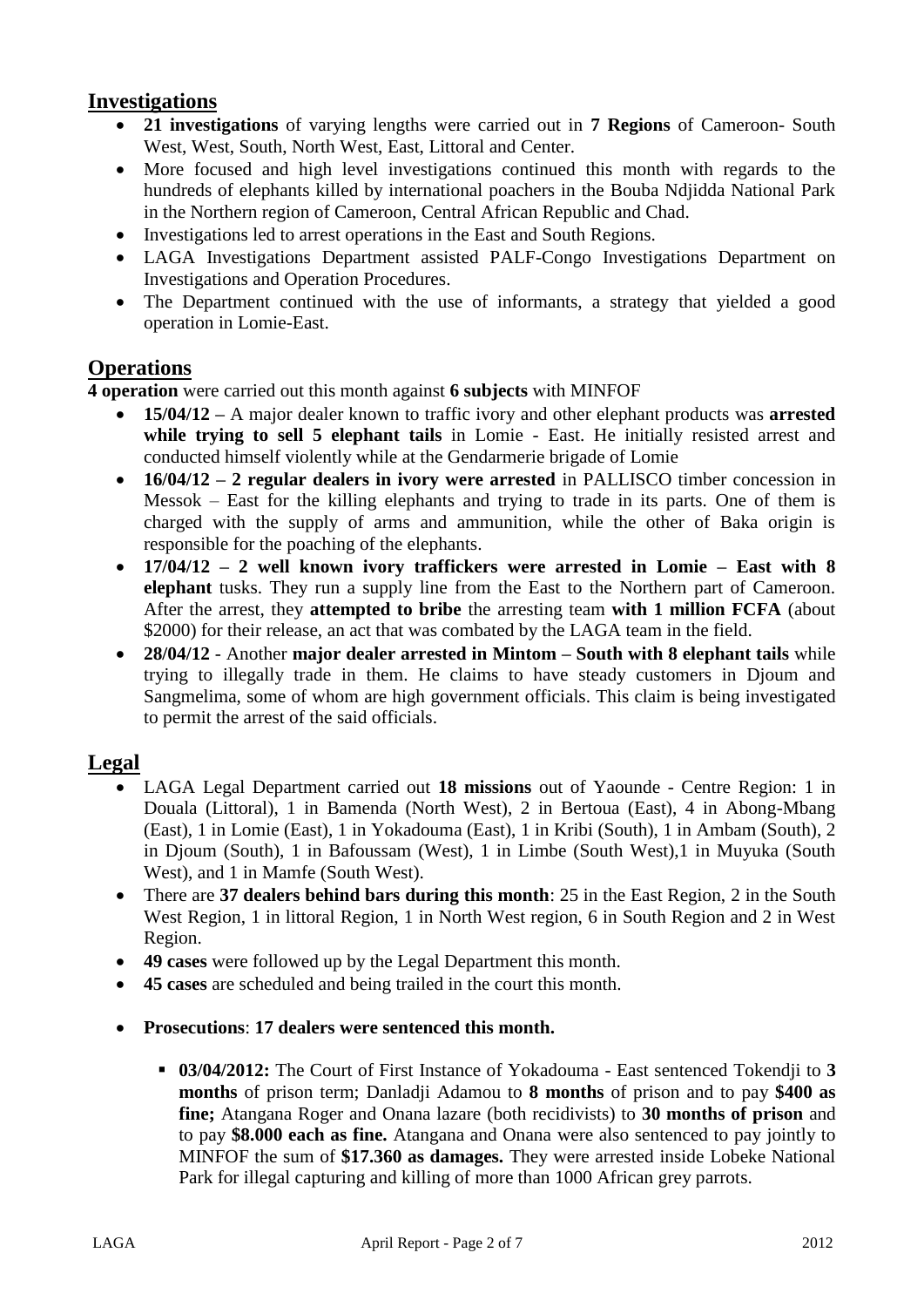- **03/04/2012:** The Court of First Instance of Yokadouma sentenced BIAKANG Jean-Bosco, YONGO Jean-Paul and AMENDI Beautrice to **10 months** of imprisonment each and to pay **\$1.000 each as fine.** They were also sentenced to pay jointly to the MINFOF the sum of **\$15.360 jointly as damages.** They were arrested in Salapoumbe for killing of elephants and illegally trying to trade in the elephant products.
- **03/04/2012:** The Court of First Instance of Yokadouma sentenced NZAMESSIE Francis, NYAMECK Simon, NGEUH Moise, BEMBO Lucas and NDASSA Abdou Ramani to **18 months** of prison each and to pay **\$6.000 each as fine.** They were also sentenced to pay jointly to MINFOF **\$61.211 as damages.** They were arrested inside the Boumba-Beck National Park for illegal killing of 6 elephants and trying to trade in their products.
- **03/04/2012:** The Court of First Instance of Yokadouma sentenced NGANDJIBOLO Nestor, LIBAYA Francis and KOLONGO René to **10 months** of prison each and to pay **\$1.000 each as fine.** They were also sentenced to pay jointly to MINFOF **\$18.110 as damages.** They were arrested in Salapoumbe for illegal killing of elephants.
- **05/04/2012:** The Court of First Instance of Ambam South sentenced ZOUAME ZOUAME Gothar to **6 months** of prison and to pay **\$4.917 as fine and damages**. He was arrested in Ambam for illegal detaining and trying to trade in a live mandrill.
- **12/04/2012:** The Court of First Instance of Mamfe sentenced NEMOH Moses to pay **\$3.280 as fine and damages**. He will be retained in jail for 12 months in case of nonpayment. He was arrested in Mamfe for illegal killing of tortoise and illegal detaining of gun;

# **Media front**

- **37 media pieces** were produced and pushed through to radio and written press including: 24 written press materials (15 in English and 9 in French), 2 radio talk shows in English, 1 radio news features in French, and 10 news flashes (6 in English and 4 in French).
- Guests include: LAGA Director and program officer of US Fish and wildlife service great Ape.
- Subjects focused on wildlife law enforcement including; 7 wildlife traffickers arrested in Guinea Conakry, Interpol step up fight against elephants killer, Yokadouma re-judgment of ivory dealers and 3 elephant parts and ivory traffickers arrest in Lomie.
- 23 media pieces in English, 14 in French making a percentage of 62.2% in English and 37.8% in French.

# **External Relations and Policy**

- The LAGA Director and Deputy Director participated in Regional Wildlife Trafficking meeting in Gabon. Still in Gabon, the Regional Law Enforcement Network held a meeting - PALF, AALF and LAGA - in order to outline a strategy for the next few months.
- The Director of LAGA was invited to give a presentation about establishing wildlife law enforcement in Central Africa in the IPPL conference in the US. He gave a presentation in front of a large audience of IPPL supporters.
- The Director of LAGA used the opportunity of the tour to promote his new book to deliver two presentations on wildlife law enforcement and the fight against corruption. The first was in the World Bank headquarters and the second in Forest Service and included FWS, DOJ, and State Department.
- Information has been shared between four governments on movements of Sudanese poachers on the border of CAR – Chad towards Sudan.

### **Management**

Management communication was neglected this month due to international travels of the Director.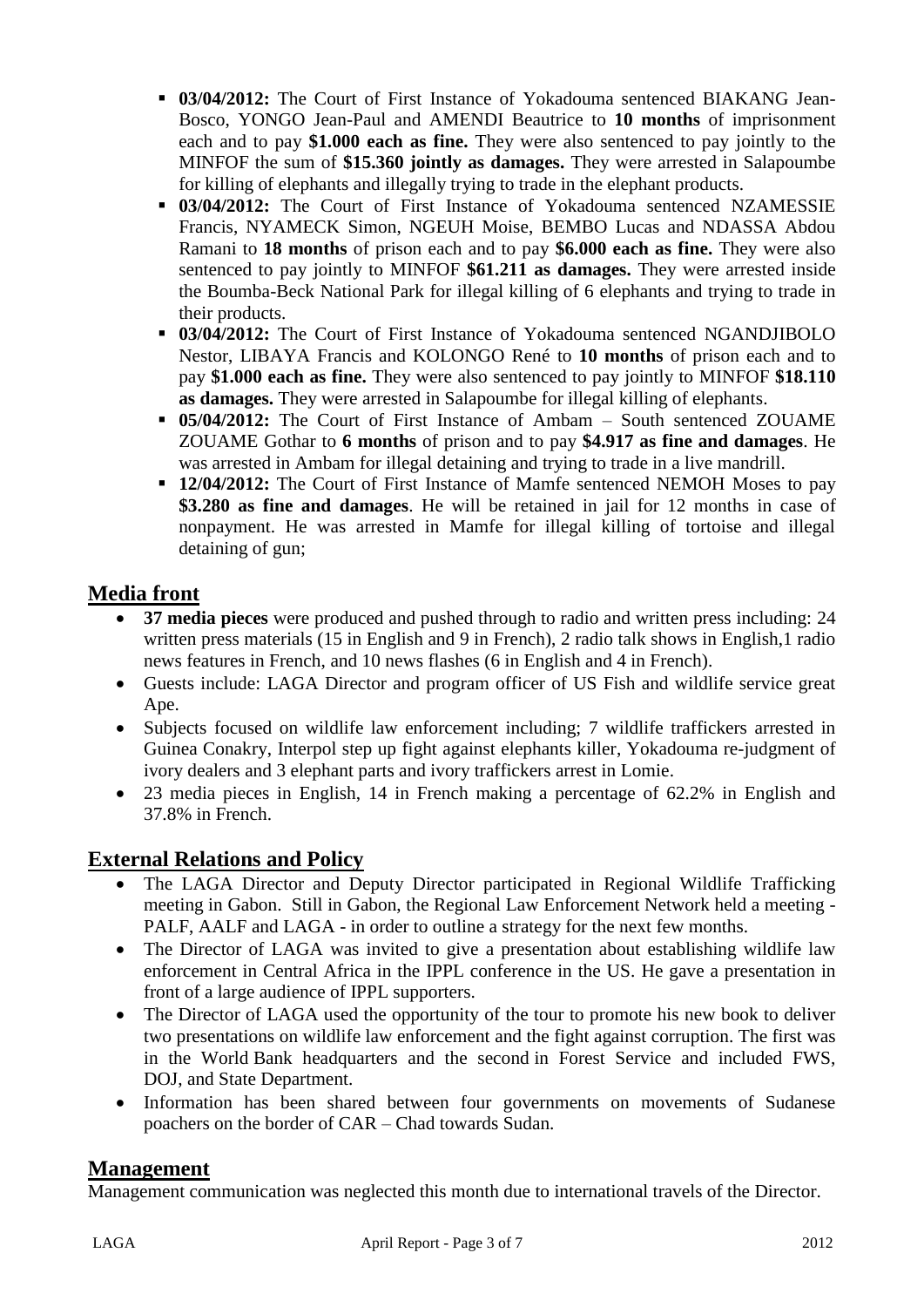# **Activism Front**

All the education activities carried out by the LAGA family are online; this could be gotten at the LAGA website – [http://www.laga-enforcement.org/Activism/tabid/77/Default.aspx.](http://www.laga-enforcement.org/Activism/tabid/77/Default.aspx) Activism this month was on:

 Book published by Ofir Drori titled **The Last Great Ape – A Journey Through Africa and a Fight for the Heart of the Continent.** The book's aim is to connect the general public with activism. It is mostly of Ofir's journeys across Africa, living in nature and spending time with very remote communities that keep their tradition. It also talks about the beginning of LAGA and the fight against corruption. "The Last Great Ape" is a story of the fight against extinction and the tragedy of endangered worlds, not just of animals but of people struggling to hold onto their culture. The book reveals the intense beauty and strife that exist side by side in Africa, and Ofir makes the case that activism and dedication to a cause are still relevant in a cynical modern world. This dramatic story is one of courage and hope and, most importantly, a search for meaning.

#### **Replication**

During this month, LAGA helped other replication projects in planning investigations and operations, following up court cases and the production of media pieces.

In Gabon, the Regional Law Enforcement Network held a meeting - PALF, AALF and LAGA - in order to outline a strategy for the next few months.

Special mission continued in Chad concerning the Bouba Ndjida elephant massacre and supervised by LAGA. The mission in the South East of Chad was focused on getting more information and tracking the poachers alleged to come from Sudan who killed more than 300 elephants.

LAGA assisted PALF and RALF in planning and coordinating missions. LAGA and AALF worked on joint investigations in the South of Cameroon.

#### **Finance**

#### **LAGA Expenditure by budget line for April 2012**

| <b>Amount CFA Budget Line</b> |                                          |                                             | <b>Amount USD</b> |
|-------------------------------|------------------------------------------|---------------------------------------------|-------------------|
|                               | 1,609,310 Investigations                 | 21 inv, 7 Regions                           | \$3,219           |
|                               | 886,600 Operations                       | 4 Operation against 6 subjects              | \$1,773           |
| 3,108,090 Legal               |                                          | follow up 49 cases 37 locked subjects       | \$6,216           |
| 1,366,835 Media               |                                          | 37 Media pieces                             | \$2,734           |
|                               | 2,622,444 Policy & External Relations    | US+Gabon trip Congo/CAR/Chad/Guinea/Nigeria | \$5,245           |
|                               | 850,800 Management                       | Coordination                                | \$1,702           |
| 1,352,730 Office              |                                          |                                             | \$2,705           |
|                               | 718,550 LAGA Family Limbe Trip/Labor Day |                                             |                   |
|                               | 12,515,359 TOTAL EXPENDITURE APRIL       |                                             | \$25,031          |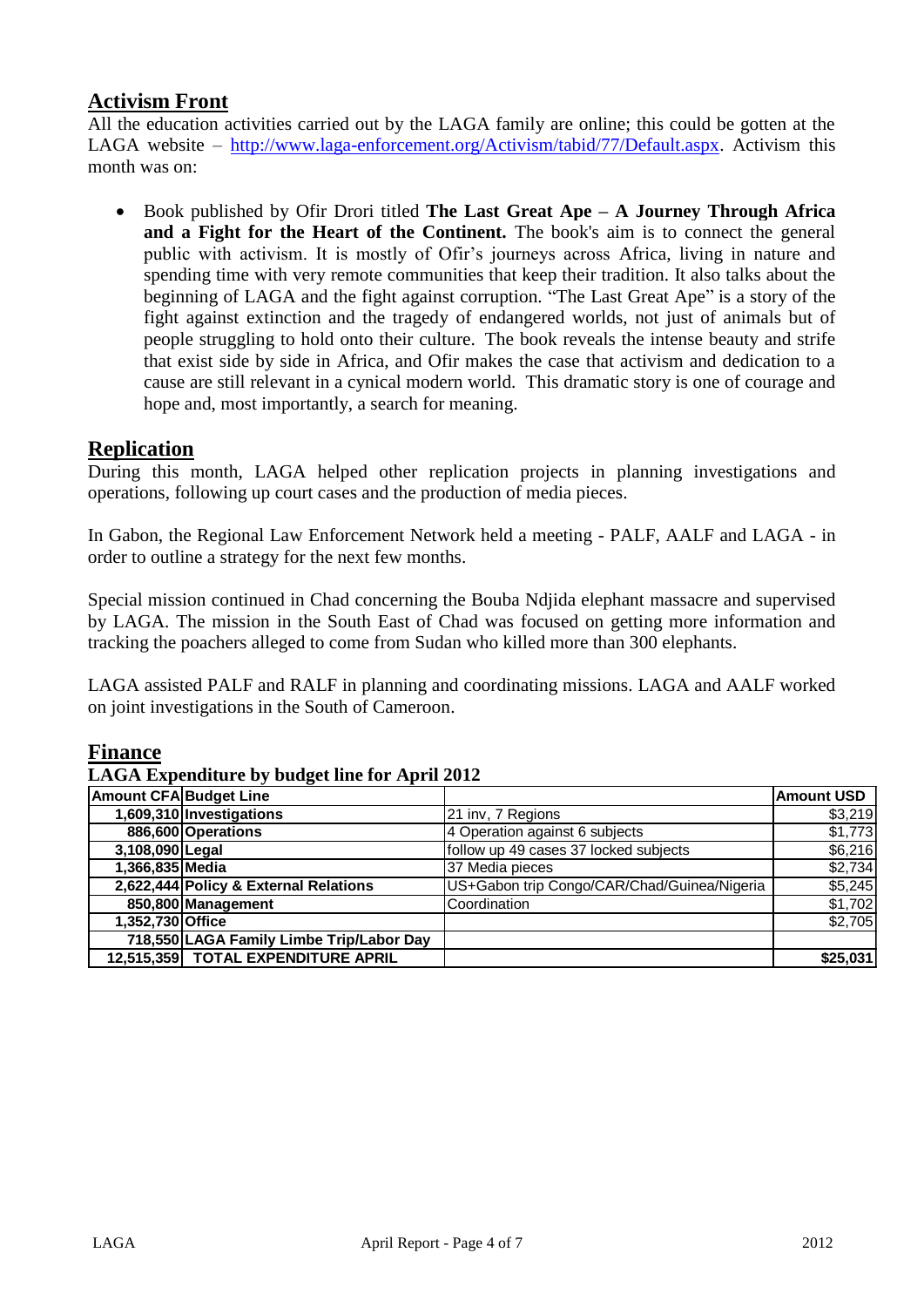| LAGA Expenditure by Donor for April 2012 |                             |                   |  |  |
|------------------------------------------|-----------------------------|-------------------|--|--|
| <b>AmountCFA Donor</b>                   |                             | <b>Amount USD</b> |  |  |
| 1,363,300 FWS                            |                             | \$2,726.6         |  |  |
|                                          | 289,600 FWS-Replication     | \$579.2           |  |  |
|                                          | 105,500 BornFree UK         | \$211.0           |  |  |
| 125,700 Rufford                          |                             | \$251.4           |  |  |
|                                          | <b>IFAW</b>                 | \$0.0             |  |  |
| 1,980,971 IPPL                           |                             | \$3,961.9         |  |  |
| 3,351,660 Darwin                         |                             | \$6,703.3         |  |  |
|                                          | 0 BornFree USA              | \$0.0             |  |  |
|                                          | 3,310,180 Future for Nature | \$6,620.4         |  |  |
|                                          | 1,988,448 ARCUS Foundation  | \$3,976.9         |  |  |
| 12,515,359 TOTAL                         |                             | \$25,030.7        |  |  |

**LAGA Expenditure by Donor for April 2012**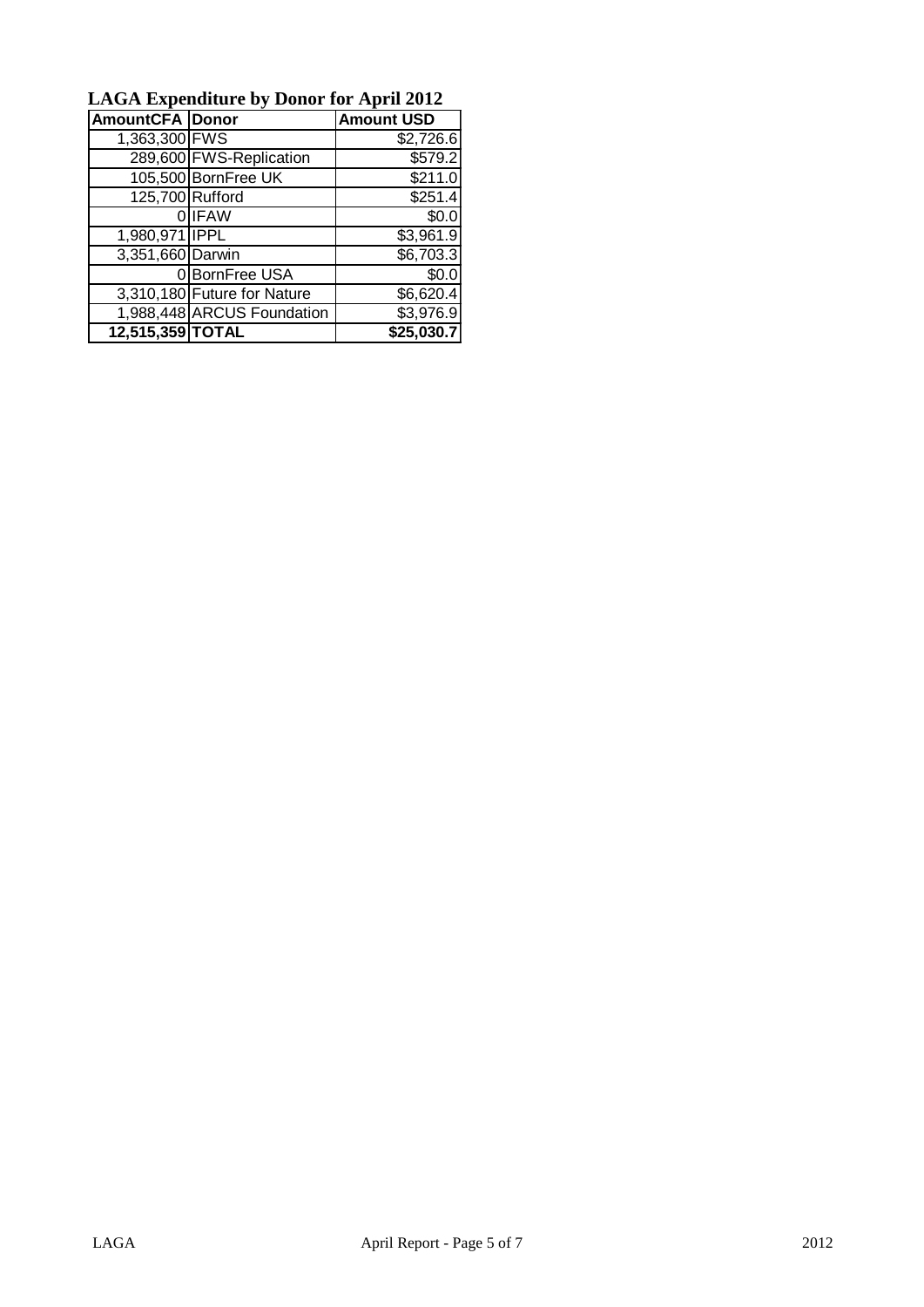# **THIS MONTH IN PICTURES**



**The Last Great Ape – A Journey Through Africa and a Fight for the Heart of the Continent by Ofir Drori. The book's aim is to connect the general public with activism. It is mostly of Ofir's journeys across Africa, living in nature and spending time with very remote communities that keep their tradition. It also talks about the beginning of LAGA.**





**2 well known ivory traffickers arrested in Lomie – East with 8 elephant tusks. They run a supply line from the East to the Northern part of Cameroon. After the arrest, they attempted to bribe the arresting team with 1 million FCFA (about \$2000) for their release, an act that was combated by the LAGA team in the field.**

**Elephant tails following the arrest of a major dealer known to traffic ivory and other elephant products in Lomie - East. Another dealer was arrested in Mintom – South with 8 elephant tails while trying to illegally trade in them.**